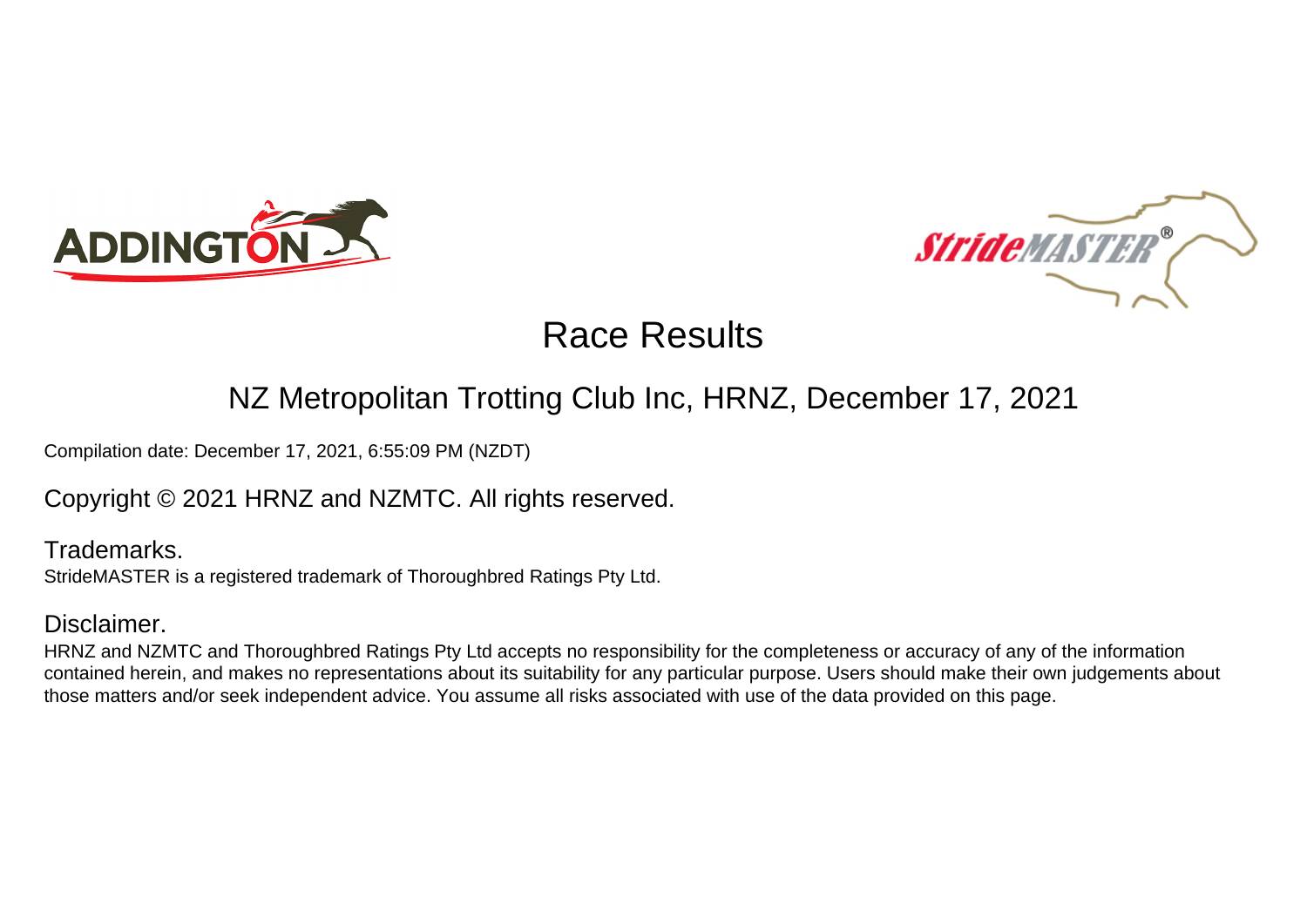



December 17, 2021, Race 3, FAHEY FENCE HIRE (JUNIOR DRIVERS) MOBILE TROT, Distance 1980m, Addington - Survey 1980m

|     | Result TAB no. | Horse (Barrier)              | 1980 to | 1800m to | 1600m to | 1400m to | 1200m to | 1000m to | 800m to | 600 <sub>m</sub> to | 400m to | 200 <sub>m</sub> to | <b>Total or</b> | Margin |
|-----|----------------|------------------------------|---------|----------|----------|----------|----------|----------|---------|---------------------|---------|---------------------|-----------------|--------|
| 1st |                | Trixton Time (11)            | 1800m   | 1600m    | 1400m    | 1200m    | 1000m    | 800m     | 600m    | 400m                | 200m    | WP                  | Average         |        |
|     |                | Position in running (margin) |         | 7(7.5)   | 7(14.6)  | 7(12.6)  | 6(8.1)   | 4(8.0)   | 3(3.0)  | 2(0.6)              | 1(0.0)  | 1(0.0)              |                 | 0.00   |
|     |                | Sectional time (s)           | 13.22   | 15.21    | 14.32    | 14.22    | 15.35    | 15.58    | 15.03   | 15.17               | 14.87   | 14.55               |                 |        |
|     |                | Cumulative time (s)          | 147.52  | 134.30   | 119.09   | 104.77   | 90.55    | 75.20    | 59.62   | 44.59               | 29.42   | 14.55               | 2:27.52         |        |
|     |                | Speed (m/s)                  | 13.62   | 13.15    | 13.97    | 14.06    | 13.03    | 12.84    | 13.31   | 13.18               | 13.45   | 13.75               | 13.42           |        |
|     |                | Stride length (m)            | 6.47    | 6.39     | 6.44     | 6.67     | 6.29     | 6.11     | 6.30    | 6.15                | 6.13    | 6.19                | 6.31            |        |
|     |                | Stride duration (s)          | 0.461   | 0.486    | 0.461    | 0.474    | 0.483    | 0.476    | 0.474   | 0.467               | 0.456   | 0.450               | 0.470           |        |
|     |                | Stride efficiency (%)        | 65.37   | 63.79    | 64.84    | 69.53    | 61.77    | 58.42    | 62.05   | 59.12               | 58.74   | 59.83               | 62.18           |        |
|     |                | Stride count                 | 27.83   | 31.30    | 31.05    | 29.98    | 31.81    | 32.71    | 31.74   | 32.52               | 32.62   | 32.32               | 313.88          |        |









Stride duration





0.6 s

Stride efficiency 100 %



Speed 20 m/sec



Note: Horizontal distance axis grid lines are 200m furlongs.

Disclaimer.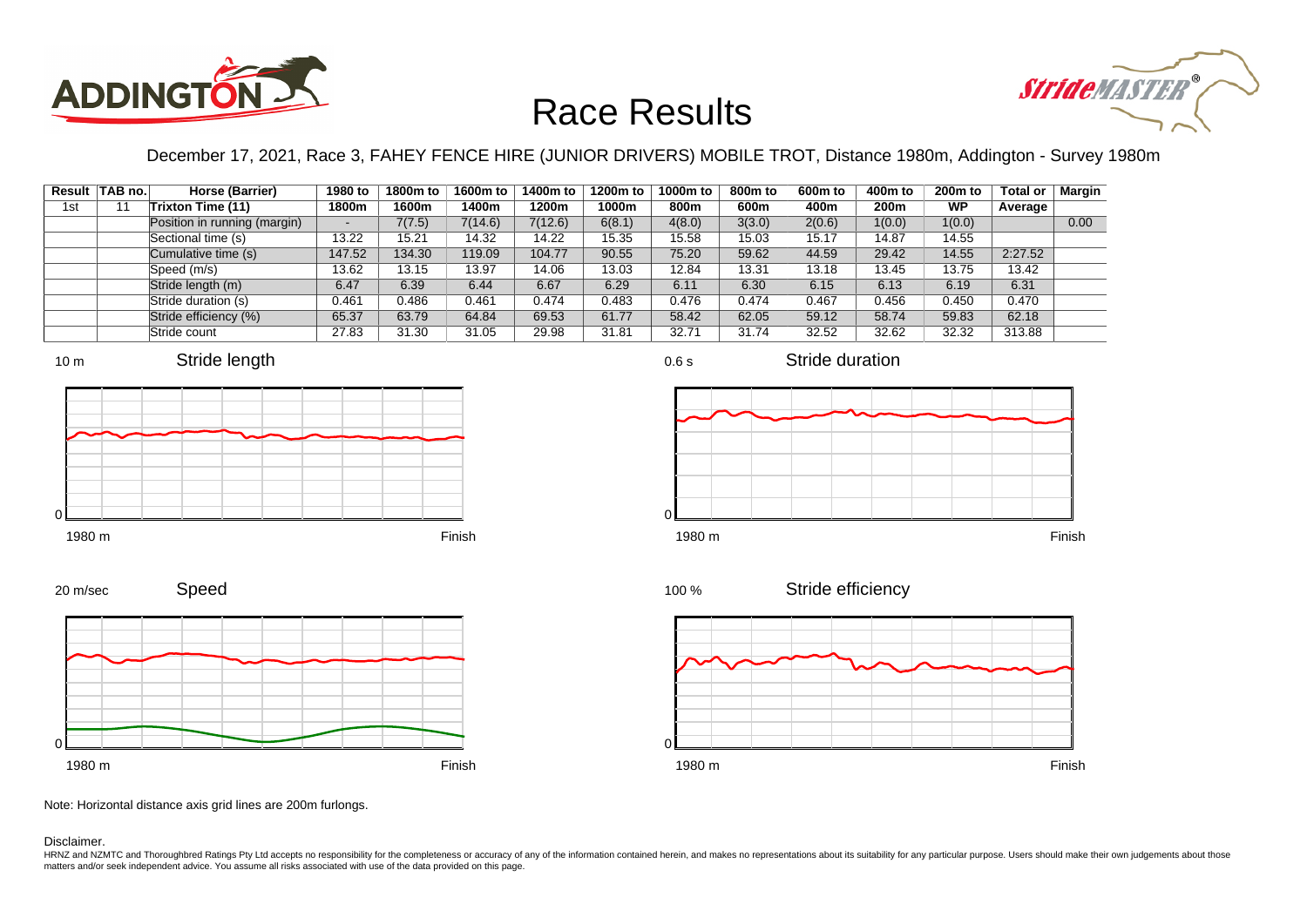



December 17, 2021, Race 3, FAHEY FENCE HIRE (JUNIOR DRIVERS) MOBILE TROT, Distance 1980m, Addington - Survey 1980m

|                 | Result   TAB no. | Horse (Barrier)              | 1980 to                  | 1800m to | 1600m to | 1400m to | 1200m to | 1000m to | 800m to | 600 <sub>m</sub> to | 400m to          | 200 <sub>m</sub> to | <b>Total or</b> | Margin |
|-----------------|------------------|------------------------------|--------------------------|----------|----------|----------|----------|----------|---------|---------------------|------------------|---------------------|-----------------|--------|
| 2 <sub>nd</sub> |                  | <b>Martha Stuart (6)</b>     | 1800m                    | 1600m    | 1400m    | 1200m    | 1000m    | 800m     | 600m    | 400m                | 200 <sub>m</sub> | <b>WP</b>           | Average         |        |
|                 |                  | Position in running (margin) | $\overline{\phantom{a}}$ | 5(4.9)   | 5(10.6)  | 6(11.0)  | 7(9.8)   | 6(10.0)  | 5(4.6)  | 4(2.0)              | 3(1.9)           | 2(1.7)              |                 | 0.80   |
|                 |                  | Sectional time (s)           | 12.69                    | 14.98    | 14.70    | 14.79    | 15.41    | 15.50    | 15.01   | 15.25               | 14.84            | 14.49               |                 |        |
|                 |                  | Cumulative time (s)          | 147.66                   | 134.97   | 119.99   | 105.29   | 90.50    | 75.09    | 59.59   | 44.58               | 29.33            | 14.49               | 2:27.66         |        |
|                 |                  | Speed (m/s)                  | 14.18                    | 13.35    | 13.61    | 13.52    | 12.98    | 12.90    | 13.32   | 13.11               | 13.48            | 13.80               | 13.41           |        |
|                 |                  | Stride length (m)            | 6.11                     | 6.03     | 6.05     | 6.16     | 5.89     | 5.81     | 6.01    | 5.92                | 5.85             | 6.06                | 5.99            |        |
|                 |                  | Stride duration (s)          | 0.428                    | 0.451    | 0.445    | 0.455    | 0.454    | 0.450    | 0.451   | 0.451               | 0.434            | 0.439               | 0.447           |        |
|                 |                  | Stride efficiency (%)        | 58.38                    | 56.73    | 57.20    | 59.32    | 54.28    | 52.79    | 56.50   | 54.79               | 53.53            | 57.47               | 56.02           |        |
|                 |                  | Stride count                 | 29.45                    | 33.19    | 33.06    | 32.46    | 33.93    | 34.41    | 33.26   | 33.78               | 34.17            | 32.98               | 330.69          |        |













Speed 20 m/sec



Note: Horizontal distance axis grid lines are 200m furlongs.

#### Disclaimer.

HRNZ and NZMTC and Thoroughbred Ratings Pty Ltd accepts no responsibility for the completeness or accuracy of any of the information contained herein, and makes no representations about its suitability for any particular p matters and/or seek independent advice. You assume all risks associated with use of the data provided on this page.

0.6 s

Stride duration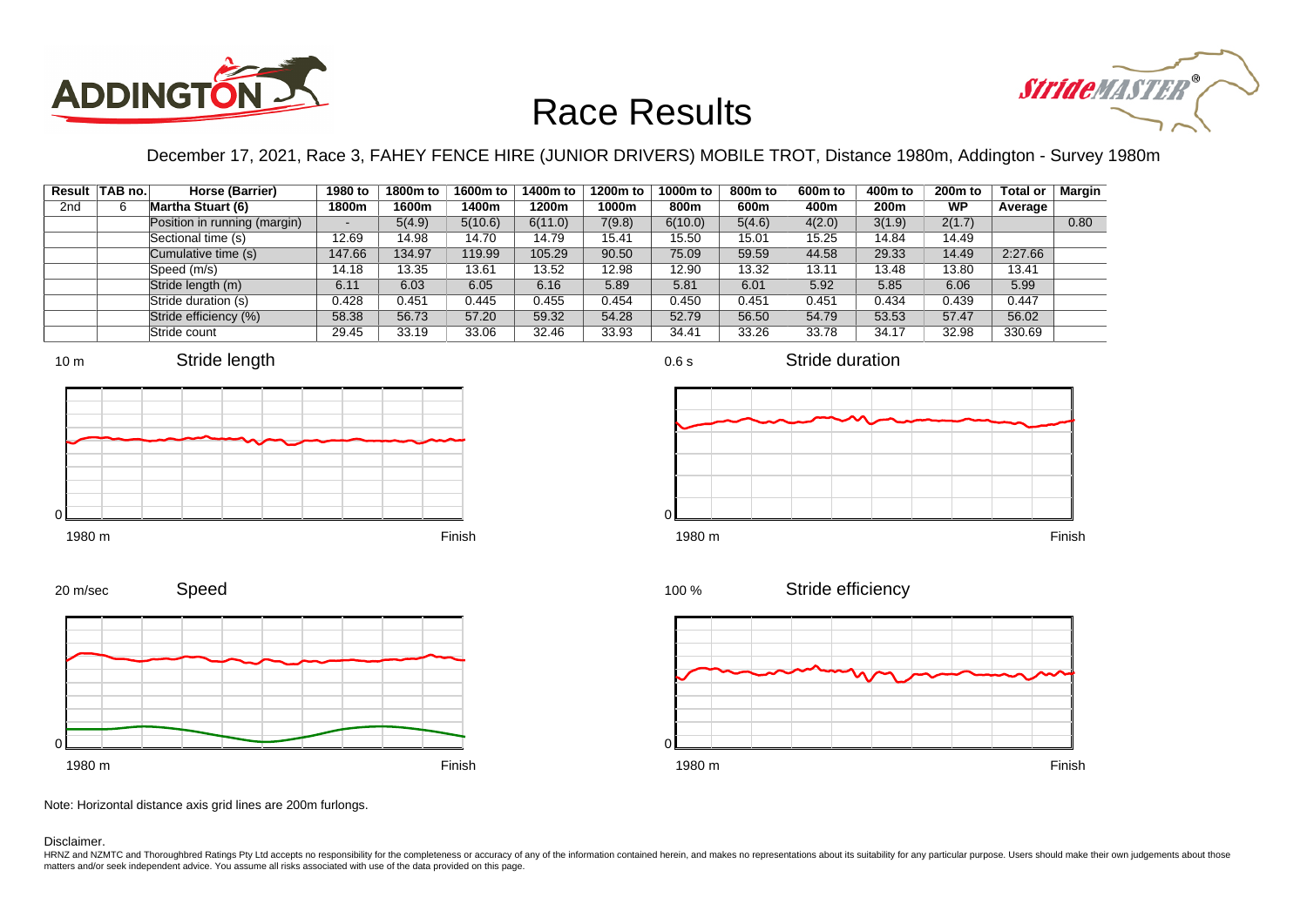



December 17, 2021, Race 3, FAHEY FENCE HIRE (JUNIOR DRIVERS) MOBILE TROT, Distance 1980m, Addington - Survey 1980m

|     | Result TAB no. | Horse (Barrier)              | 1980 to                  | 1800m to | 1600m to | 1400m to | 1200m to | 1000m to | 800m to | 600m to | 400m to | 200 <sub>m</sub> to | <b>Total or</b> | Margin |
|-----|----------------|------------------------------|--------------------------|----------|----------|----------|----------|----------|---------|---------|---------|---------------------|-----------------|--------|
| 3rd | 10             | Boss Kenny (10)              | 1800m                    | 1600m    | 1400m    | 1200m    | 1000m    | 800m     | 600m    | 400m    | 200m    | <b>WP</b>           | Average         |        |
|     |                | Position in running (margin) | $\overline{\phantom{0}}$ | 9(10.7)  | 9(18.2)  | 9(17.8)  | 9(14.6)  | 7(10.2)  | 6(5.4)  | 5(3.6)  | 7(4.2)  | 5(4.5)              |                 | 2.10   |
|     |                | Sectional time (s)           | 13.49                    | 15.28    | 14.58    | 14.44    | 14.65    | 15.60    | 15.12   | 15.38   | 14.92   | 14.45               |                 |        |
|     |                | Cumulative time (s)          | 147.91                   | 134.42   | 119.14   | 104.56   | 90.12    | 75.47    | 59.87   | 44.75   | 29.37   | 14.45               | 2:27.91         |        |
|     |                | Speed (m/s)                  | 13.34                    | 13.09    | 13.72    | 13.85    | 13.65    | 12.82    | 13.23   | 13.00   | 13.40   | 13.84               | 13.39           |        |
|     |                | Stride length (m)            | 6.45                     | 6.33     | 6.49     | 6.75     | 6.66     | 6.40     | 6.40    | 6.29    | 6.31    | 6.47                | 6.45            |        |
|     |                | Stride duration (s)          | 0.474                    | 0.484    | 0.473    | 0.487    | 0.488    | 0.499    | 0.484   | 0.484   | 0.471   | 0.467               | 0.482           |        |
|     |                | Stride efficiency (%)        | 65.05                    | 62.70    | 65.86    | 71.22    | 69.28    | 63.95    | 64.00   | 61.91   | 62.25   | 65.32               | 65.06           |        |
|     |                | Stride count                 | 27.90                    | 31.57    | 30.81    | 29.63    | 30.04    | 31.26    | 31.25   | 31.77   | 31.69   | 30.93               | 306.85          |        |















Note: Horizontal distance axis grid lines are 200m furlongs.

#### Disclaimer.

0

HRNZ and NZMTC and Thoroughbred Ratings Pty Ltd accepts no responsibility for the completeness or accuracy of any of the information contained herein, and makes no representations about its suitability for any particular p matters and/or seek independent advice. You assume all risks associated with use of the data provided on this page.

0.6 s

Stride duration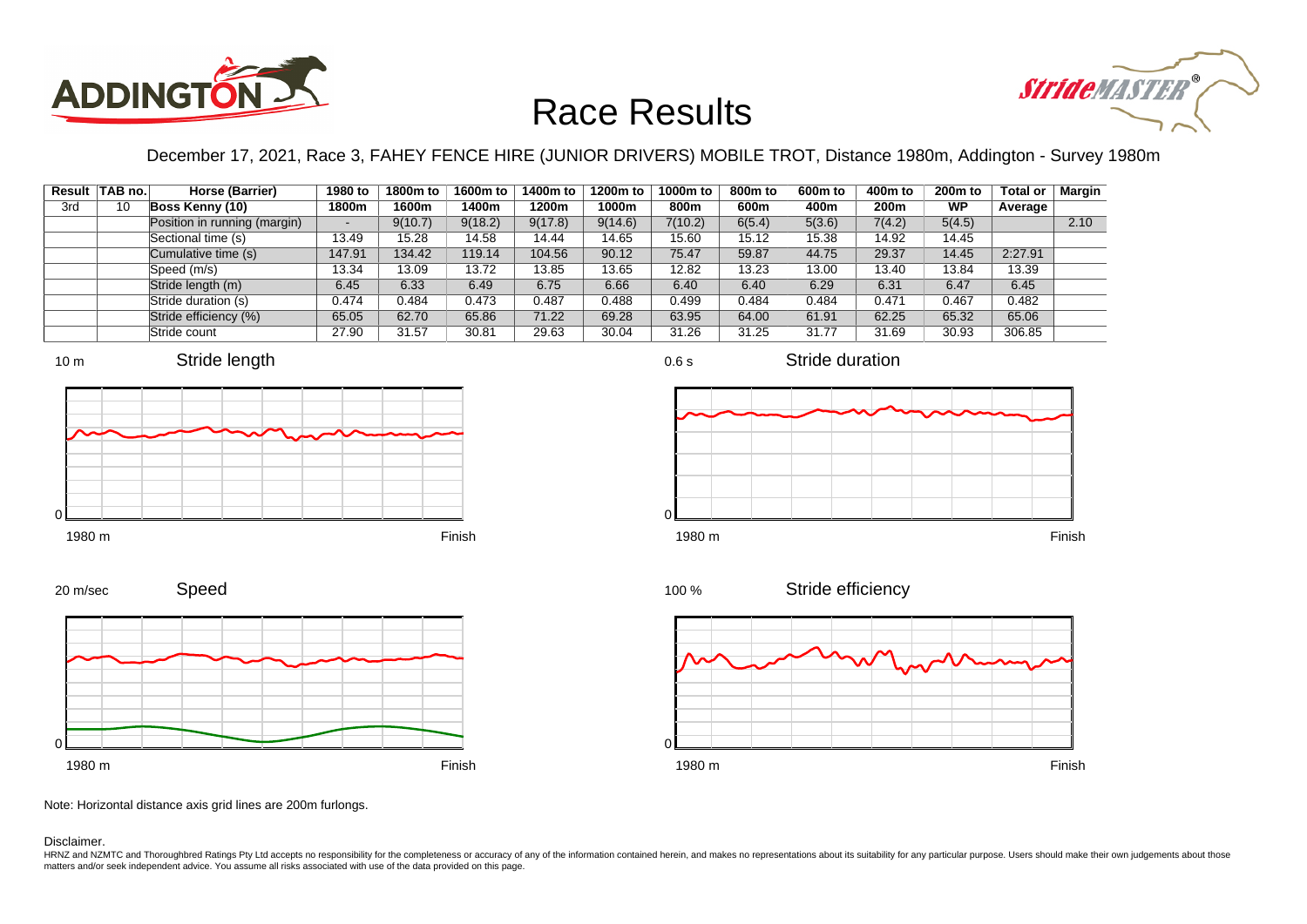



December 17, 2021, Race 3, FAHEY FENCE HIRE (JUNIOR DRIVERS) MOBILE TROT, Distance 1980m, Addington - Survey 1980m

|     | Result   TAB no. | Horse (Barrier)              | 1980 to                  | 1800m to | 1600m to | 1400m to | 1200m to | 1000m to | 800m to | 600 <sub>m</sub> to | 400m to          | 200 <sub>m</sub> to | <b>Total or</b> | Margin |
|-----|------------------|------------------------------|--------------------------|----------|----------|----------|----------|----------|---------|---------------------|------------------|---------------------|-----------------|--------|
| 4th |                  | <b>Idle Stuartia (7)</b>     | 1800m                    | 1600m    | 1400m    | 1200m    | 1000m    | 800m     | 600m    | 400m                | 200 <sub>m</sub> | <b>WP</b>           | Average         |        |
|     |                  | Position in running (margin) | $\overline{\phantom{a}}$ | 3(2.1)   | 3(6.5)   | 3(6.8)   | 3(5.6)   | 2(5.8)   | 2(2.3)  | 3(2.0)              | 4(2.3)           | 6(4.5)              |                 | 2.50   |
|     |                  | Sectional time (s)           | 12.05                    | 14.76    | 14.69    | 14.78    | 15.41    | 15.81    | 15.38   | 15.34               | 15.23            | 14.52               |                 |        |
|     |                  | Cumulative time (s)          | 147.97                   | 135.92   | 121.16   | 106.47   | 91.69    | 76.28    | 60.47   | 45.09               | 29.75            | 14.52               | 2:27.97         |        |
|     |                  | Speed (m/s)                  | 14.94                    | 13.55    | 13.61    | 13.53    | 12.98    | 12.65    | 13.00   | 13.04               | 13.13            | 13.77               | 13.38           |        |
|     |                  | Stride length (m)            | 6.51                     | 6.44     | 6.54     | 6.58     | 6.31     | 6.24     | 6.32    | 6.29                | 6.28             | 6.40                | 6.39            |        |
|     |                  | Stride duration (s)          | 0.444                    | 0.476    | 0.480    | 0.486    | 0.486    | 0.494    | 0.486   | 0.483               | 0.478            | 0.465               | 0.477           |        |
|     |                  | Stride efficiency (%)        | 66.20                    | 64.85    | 66.81    | 67.60    | 62.25    | 60.89    | 62.40   | 61.88               | 61.58            | 64.01               | 63.76           |        |
|     |                  | Stride count                 | 27.66                    | 31.05    | 30.59    | 30.41    | 31.69    | 32.04    | 31.65   | 31.78               | 31.86            | 31.25               | 309.98          |        |











0.6 s



Stride duration





Note: Horizontal distance axis grid lines are 200m furlongs.

Disclaimer.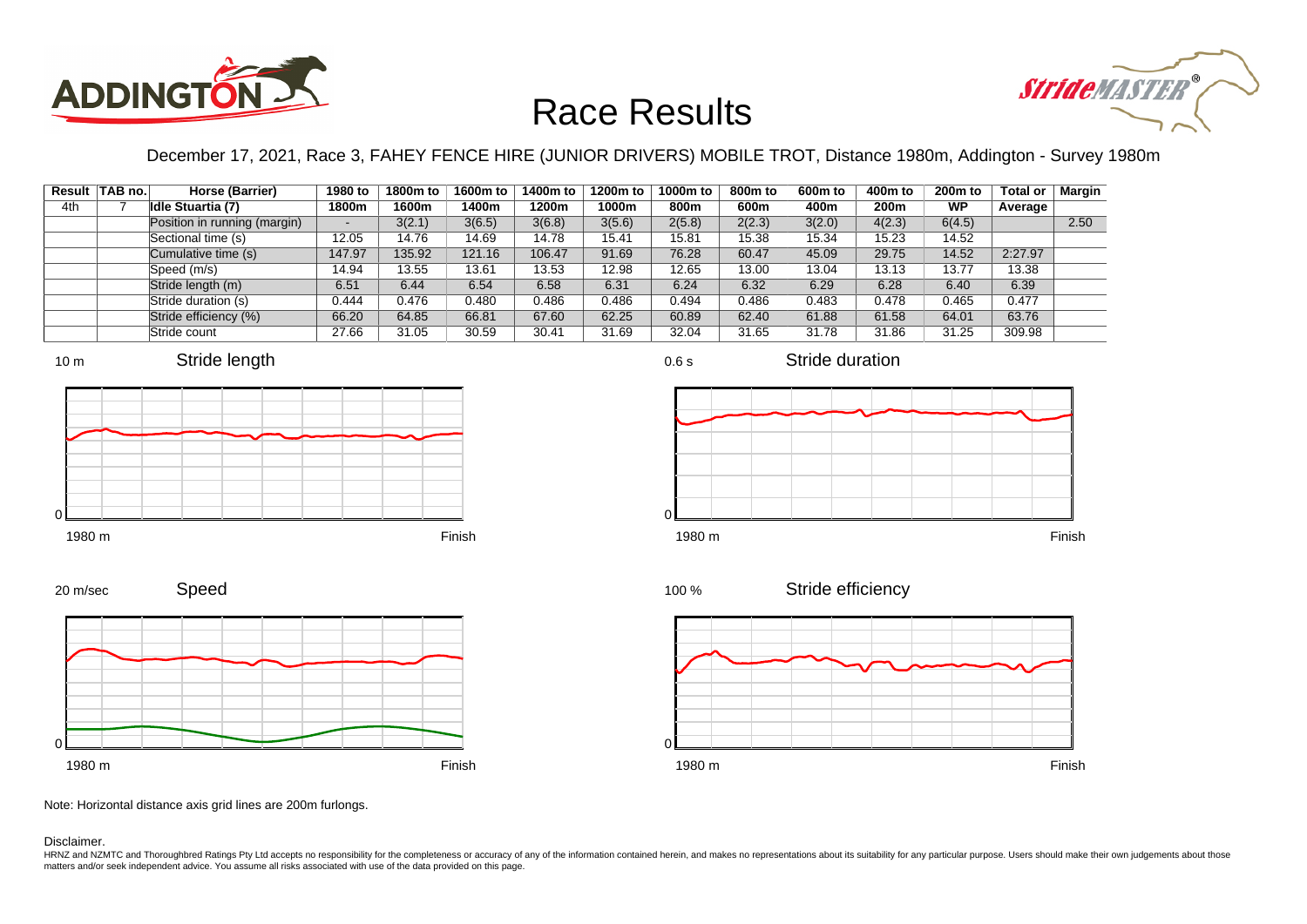



December 17, 2021, Race 3, FAHEY FENCE HIRE (JUNIOR DRIVERS) MOBILE TROT, Distance 1980m, Addington - Survey 1980m

| Result | TAB no. | Horse (Barrier)              | 1980 to                  | 1800m to | 1600m to | 1400m to | 1200m to | 1000m to | 800m to  | 600 <sub>m</sub> to | 400m to | 200 <sub>m</sub> to | <b>Total or</b> | Margin |
|--------|---------|------------------------------|--------------------------|----------|----------|----------|----------|----------|----------|---------------------|---------|---------------------|-----------------|--------|
| 5th    | 13      | My Moment's No (0)           | 1800m                    | 1600m    | 1400m    | 1200m    | 1000m    | 800m     | 600m     | 400m                | 200m    | <b>WP</b>           | Average         |        |
|        |         | Position in running (margin) | $\overline{\phantom{a}}$ | 11(15.6) | 11(23.5) | 11(22.9) | 12(17.8) | 11(15.9) | 11(11.6) | 10(7.8)             | 5(4.0)  | 3(3.1)              |                 | 2.50   |
|        |         | Sectional time (s)           | 14.35                    | 15.35    | 14.54    | 14.13    | 15.05    | 15.68    | 14.80    | 14.65               | 14.72   | 14.71               |                 |        |
|        |         | Cumulative time (s)          | 147.98                   | 133.63   | 118.28   | 103.74   | 89.61    | 74.56    | 58.88    | 44.08               | 29.43   | 14.71               | 2:27.98         |        |
|        |         | Speed (m/s)                  | 12.54                    | 13.03    | 13.76    | 14.15    | 13.29    | 12.76    | 13.51    | 13.65               | 13.59   | 13.60               | 13.38           |        |
|        |         | Stride length (m)            | 6.50                     | 6.40     | 6.50     | 6.72     | 6.55     | 6.34     | 6.44     | 6.17                | 6.20    | 6.25                | 6.40            |        |
|        |         | Stride duration (s)          | 0.502                    | 0.491    | 0.473    | 0.475    | 0.492    | 0.497    | 0.477    | 0.452               | 0.456   | 0.460               | 0.478           |        |
|        |         | Stride efficiency (%)        | 65.95                    | 63.97    | 66.00    | 70.48    | 66.94    | 62.71    | 64.82    | 59.52               | 60.09   | 61.10               | 64.02           |        |
|        |         | Stride count                 | 27.71                    | 31.26    | 30.77    | 29.78    | 30.56    | 31.57    | 31.05    | 32.41               | 32.25   | 31.98               | 309.34          |        |









Stride duration

Speed







Note: Horizontal distance axis grid lines are 200m furlongs.

#### Disclaimer.

20 m/sec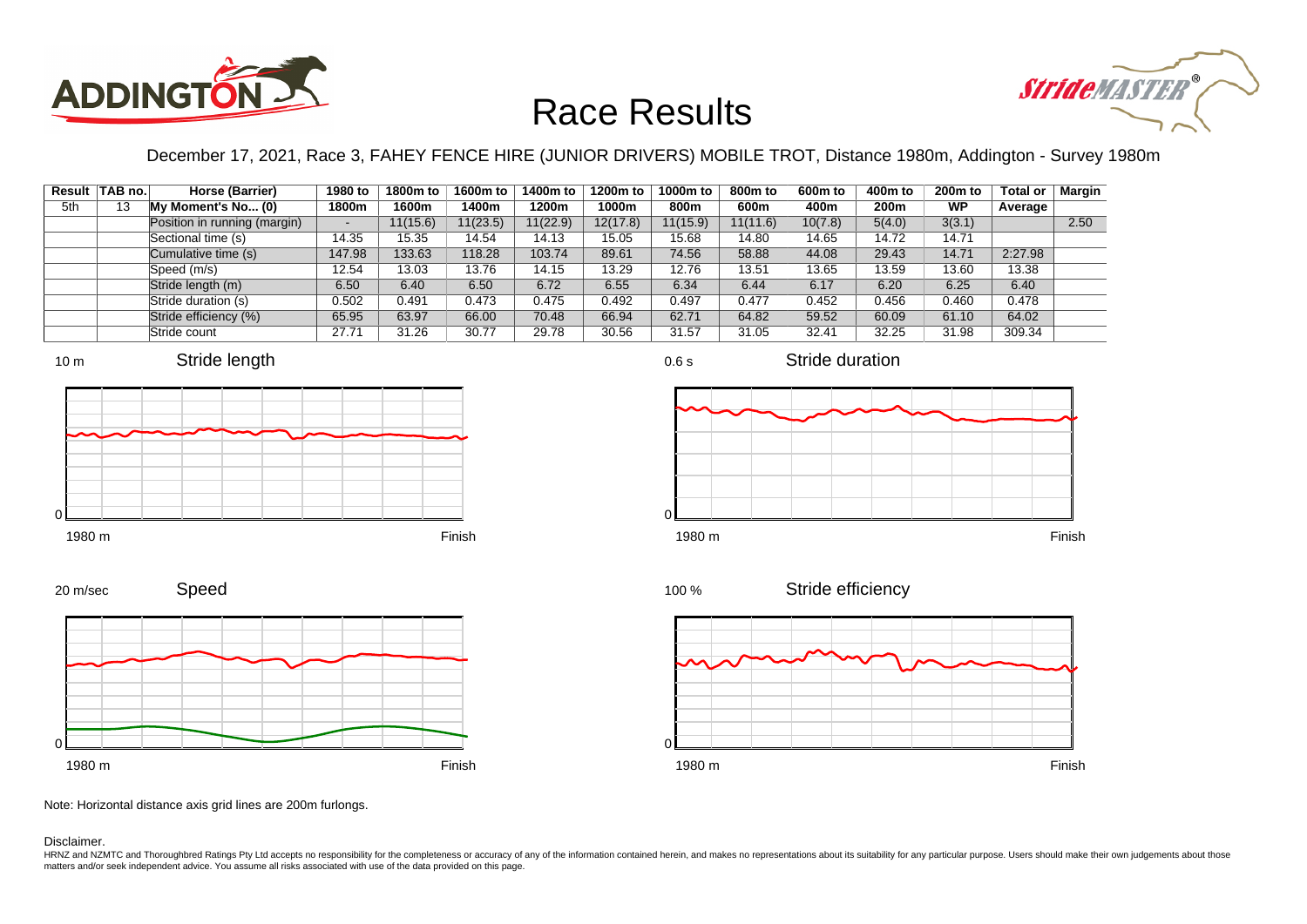



December 17, 2021, Race 3, FAHEY FENCE HIRE (JUNIOR DRIVERS) MOBILE TROT, Distance 1980m, Addington - Survey 1980m

0.6 s

|     | Result   TAB no. | Horse (Barrier)              | 1980 to | 1800m to | 1600m to | 1400m to | 1200m to | 1000m to | 800m to | 600m to | 400m to | 200 <sub>m</sub> to | <b>Total or</b> | Margin |
|-----|------------------|------------------------------|---------|----------|----------|----------|----------|----------|---------|---------|---------|---------------------|-----------------|--------|
| 6th |                  | Moons Way (4)                | 1800m   | 1600m    | 1400m    | 1200m    | 1000m    | 800m     | 600m    | 400m    | 200m    | <b>WP</b>           | Average         |        |
|     |                  | Position in running (margin) | $\sim$  | 8(10.3)  | 10(19.9) | 10(19.6) | 10(16.1) | 10(14.5) | 9(9.2)  | 8(6.0)  | 9(5.9)  | 7(6.1)              |                 | 3.10   |
|     |                  | Sectional time (s)           | 13.37   | 15.62    | 14.61    | 14.39    | 15.11    | 15.51    | 14.90   | 15.26   | 14.90   | 14.42               |                 |        |
|     |                  | Cumulative time (s)          | 148.09  | 134.72   | 119.10   | 104.49   | 90.10    | 74.99    | 59.48   | 44.58   | 29.32   | 14.42               | 2:28.09         |        |
|     |                  | Speed (m/s)                  | 13.46   | 12.80    | 13.69    | 13.90    | 13.24    | 12.89    | 13.42   | 13.11   | 13.42   | 13.87               | 13.37           |        |
|     |                  | Stride length (m)            | 5.75    | 5.86     | 6.15     | 6.30     | 6.01     | 5.86     | 5.97    | 5.84    | 6.04    | 5.98                | 5.97            |        |
|     |                  | Stride duration (s)          | 0.434   | 0.457    | 0.449    | 0.453    | 0.454    | 0.455    | 0.445   | 0.445   | 0.450   | 0.431               | 0.447           |        |
|     |                  | Stride efficiency (%)        | 51.74   | 53.59    | 59.07    | 61.95    | 56.41    | 53.71    | 55.70   | 53.21   | 56.97   | 55.94               | 55.77           |        |
|     |                  | Stride count                 | 31.28   | 34.15    | 32.53    | 31.76    | 33.29    | 34.11    | 33.50   | 34.27   | 33.12   | 33.43               | 331.44          |        |











Stride duration











Note: Horizontal distance axis grid lines are 200m furlongs.

#### Disclaimer.

20 m/sec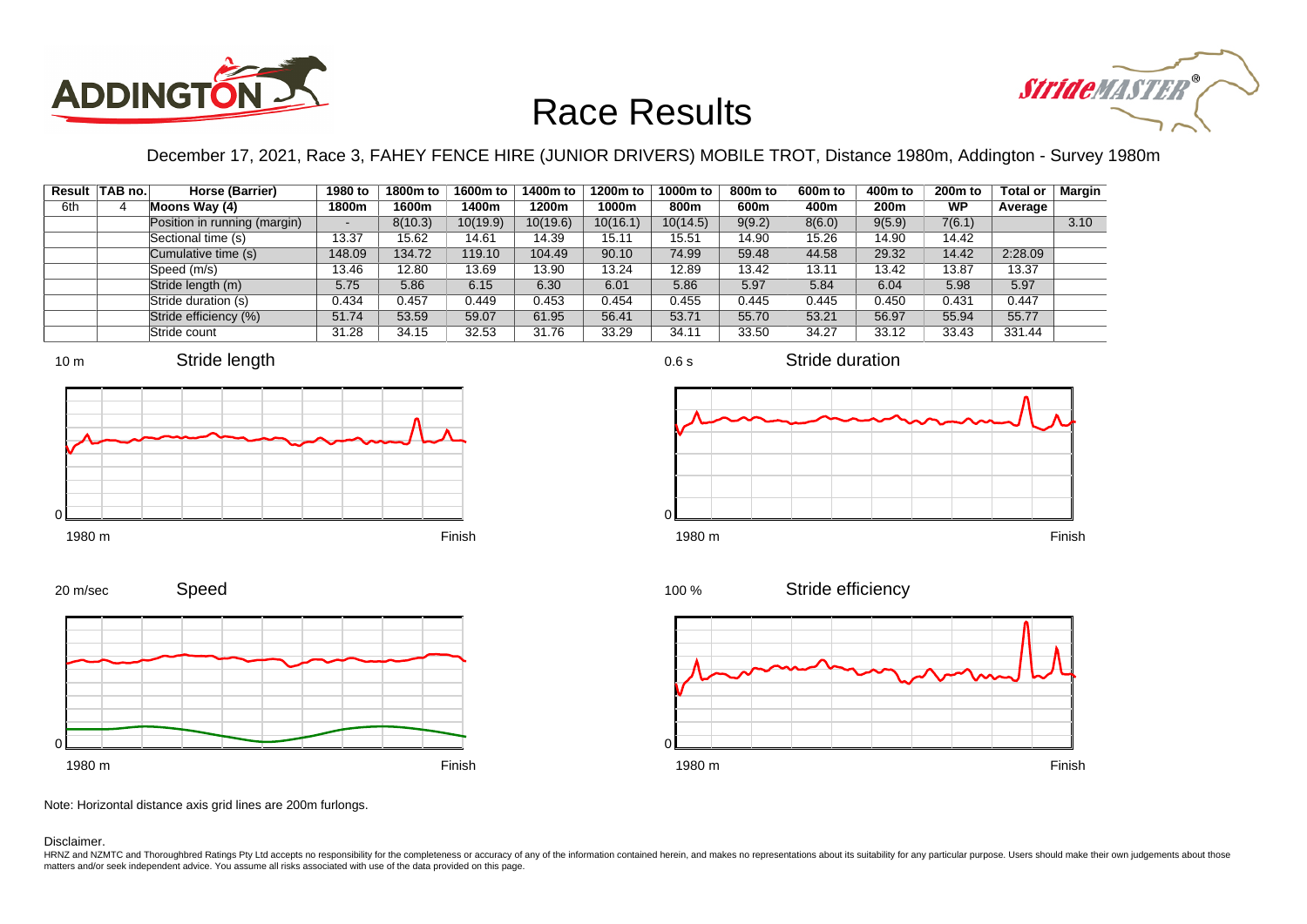



December 17, 2021, Race 3, FAHEY FENCE HIRE (JUNIOR DRIVERS) MOBILE TROT, Distance 1980m, Addington - Survey 1980m

|     | Result TAB no. | Horse (Barrier)              | 1980 to                  | 1800m to | 1600m to | 1400m to | 1200m to | 1000m to | 800m to | 600 <sub>m</sub> to | 400m to | 200 <sub>m</sub> to | <b>Total or</b> | Margin |
|-----|----------------|------------------------------|--------------------------|----------|----------|----------|----------|----------|---------|---------------------|---------|---------------------|-----------------|--------|
| 7th |                | Ready I Am (2)               | 1800m                    | 1600m    | 1400m    | 1200m    | 1000m    | 800m     | 600m    | 400m                | 200m    | <b>WP</b>           | Average         |        |
|     |                | Position in running (margin) | $\overline{\phantom{a}}$ | 4(3.6)   | 4(8.3)   | 4(9.1)   | 5(7.7)   | 3(7.6)   | 4(4.1)  | 6(3.7)              | 6(4.1)  | 8(6.2)              |                 | 4.30   |
|     |                | Sectional time (s)           | 12.28                    | 14.81    | 14.78    | 14.74    | 15.35    | 15.83    | 15.37   | 15.35               | 15.21   | 14.60               |                 |        |
|     |                | Cumulative time (s)          | 148.32                   | 136.04   | 121.23   | 106.45   | 91.71    | 76.36    | 60.53   | 45.16               | 29.81   | 14.60               | 2:28.32         |        |
|     |                | Speed (m/s)                  | 14.66                    | 13.50    | 13.53    | 13.57    | 13.03    | 12.63    | 13.01   | 13.03               | 13.15   | 13.70               | 13.35           |        |
|     |                | Stride length (m)            | 6.03                     | 6.05     | 6.16     | 6.21     | 6.04     | 5.93     | 6.03    | 5.97                | 5.95    | 5.93                | 6.03            |        |
|     |                | Stride duration (s)          | 0.421                    | 0.448    | 0.456    | 0.458    | 0.464    | 0.469    | 0.464   | 0.458               | 0.453   | 0.433               | 0.452           |        |
|     |                | Stride efficiency (%)        | 56.85                    | 57.21    | 59.35    | 60.34    | 57.05    | 55.00    | 56.87   | 55.67               | 55.36   | 54.88               | 56.82           |        |
|     |                | Stride count                 | 29.84                    | 33.05    | 32.45    | 32.19    | 33.10    | 33.71    | 33.15   | 33.51               | 33.60   | 33.75               | 328.35          |        |









#### 1980 m Finish

0.6 s

Stride duration



Stride efficiency 100 %



Note: Horizontal distance axis grid lines are 200m furlongs.

#### Disclaimer.

0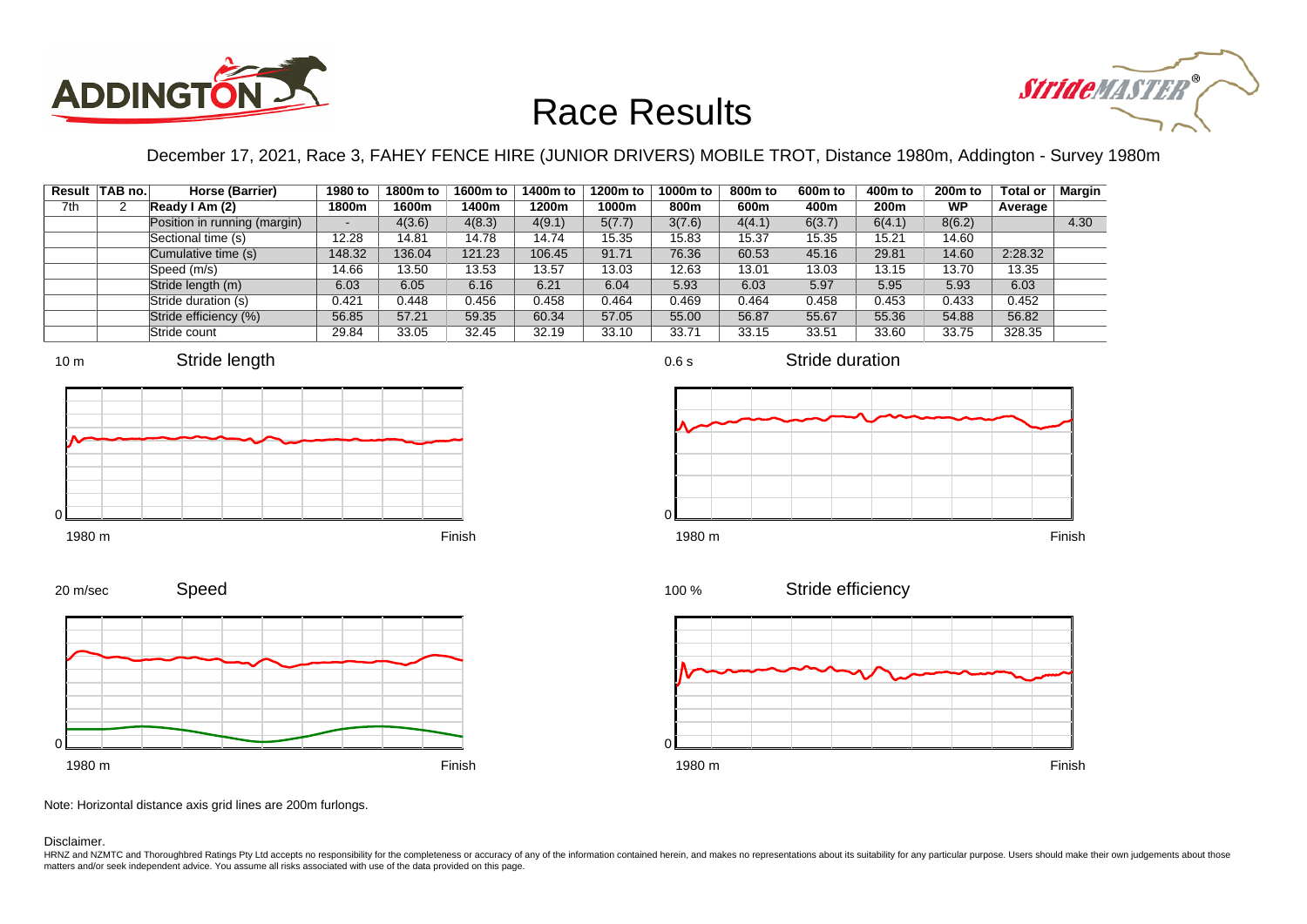



December 17, 2021, Race 3, FAHEY FENCE HIRE (JUNIOR DRIVERS) MOBILE TROT, Distance 1980m, Addington - Survey 1980m

|     | Result TAB no. | Horse (Barrier)              | 1980 to                  | 1800m to | 1600m to | 1400m to | 1200m to | 1000m to | 800m to | 600 <sub>m</sub> to | 400m to | 200 <sub>m</sub> to | <b>Total or</b> | Margin |
|-----|----------------|------------------------------|--------------------------|----------|----------|----------|----------|----------|---------|---------------------|---------|---------------------|-----------------|--------|
| 8th |                | Rogie Falls (8)              | 1800m                    | 1600m    | 1400m    | 1200m    | 1000m    | 800m     | 600m    | 400m                | 200m    | <b>WP</b>           | Average         |        |
|     |                | Position in running (margin) | $\overline{\phantom{a}}$ | 2(0.1)   | 2(4.1)   | 2(4.8)   | 2(3.9)   | 5(8.0)   | 10(9.9) | 11(8.7)             | 11(9.5) | 11(10.4)            |                 | 14.00  |
|     |                | Sectional time (s)           | '1.68                    | 14.71    | 14.75    | 14.83    | 16.06    | 16.72    | 15.23   | 15.40               | 15.02   | 15.70               |                 |        |
|     |                | Cumulative time (s)          | 150.10                   | 138.42   | 123.71   | 108.96   | 94.13    | 78.07    | 61.35   | 46.12               | 30.72   | 15.70               | 2:30.10         |        |
|     |                | Speed (m/s)                  | 15.41                    | 13.60    | 13.56    | 13.49    | 12.45    | 11.96    | 13.13   | 12.99               | 13.32   | 12.74               | 13.19           |        |
|     |                | Stride length (m)            | 6.25                     | 6.14     | 6.20     | 6.22     | 5.63     | 5.54     | 5.96    | 5.89                | 5.89    | 5.82                | 5.94            |        |
|     |                | Stride duration (s)          | 0.414                    | 0.452    | 0.457    | 0.461    | 0.452    | 0.463    | 0.454   | 0.454               | 0.442   | 0.457               | 0.450           |        |
|     |                | Stride efficiency (%)        | 61.12                    | 58.92    | 60.01    | 60.38    | 49.45    | 48.00    | 55.47   | 54.22               | 54.18   | 53.01               | 55.16           |        |
|     |                | Stride count                 | 28.78                    | 32.57    | 32.27    | 32.18    | 35.55    | 36.08    | 33.57   | 33.95               | 33.97   | 34.34               | 333.26          |        |









Stride duration









Note: Horizontal distance axis grid lines are 200m furlongs.

Disclaimer.

HRNZ and NZMTC and Thoroughbred Ratings Pty Ltd accepts no responsibility for the completeness or accuracy of any of the information contained herein, and makes no representations about its suitability for any particular p matters and/or seek independent advice. You assume all risks associated with use of the data provided on this page.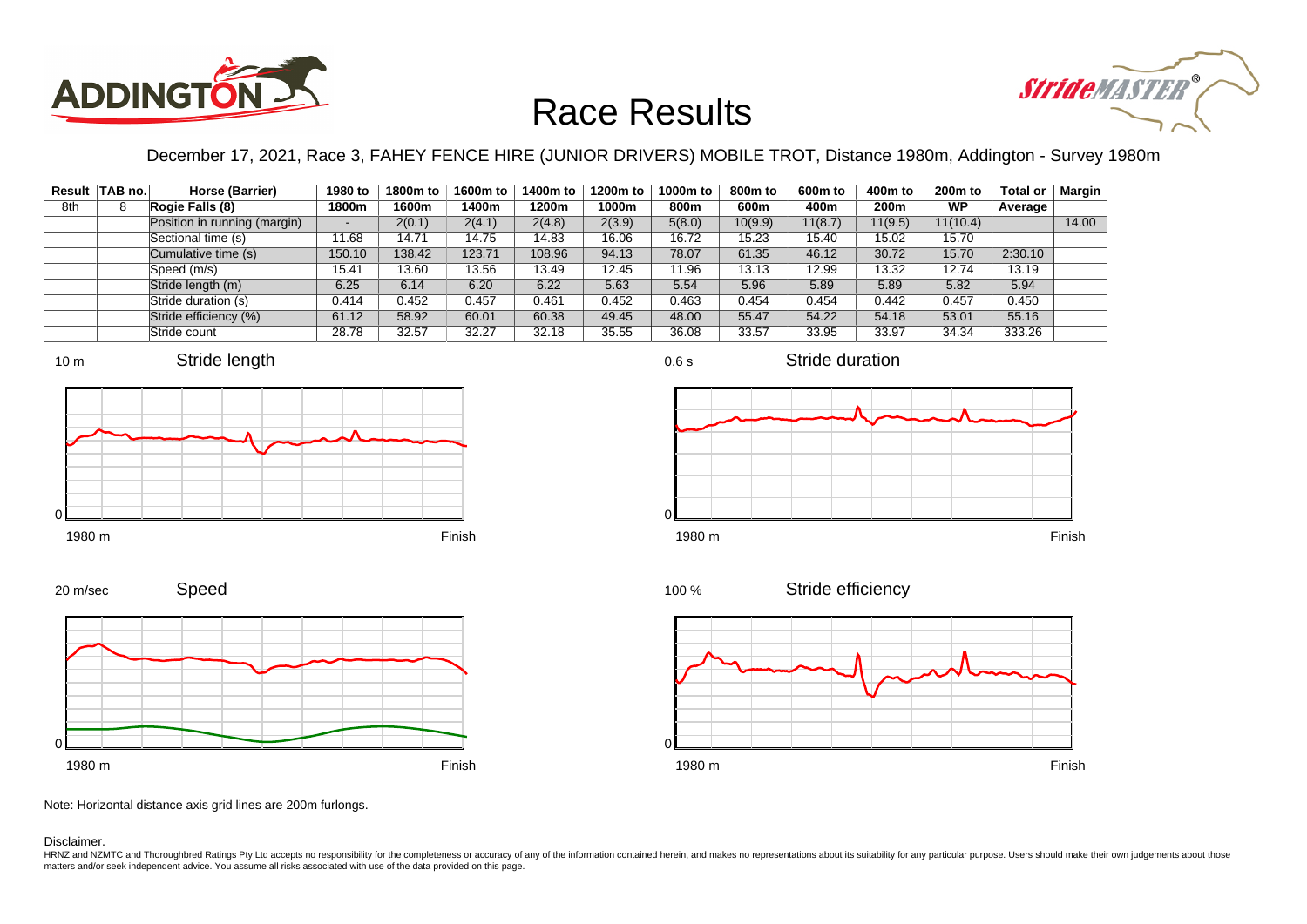



December 17, 2021, Race 3, FAHEY FENCE HIRE (JUNIOR DRIVERS) MOBILE TROT, Distance 1980m, Addington - Survey 1980m

|     | Result TAB no. | Horse (Barrier)              | 1980 to | 1800m to | 1600m to | 1400m to | 1200m to | 1000m to | 800m to | 600 <sub>m</sub> to | 400m to | 200 <sub>m</sub> to | <b>Total or</b> | Margin |
|-----|----------------|------------------------------|---------|----------|----------|----------|----------|----------|---------|---------------------|---------|---------------------|-----------------|--------|
| 9th | 12             | <b>Constellation (12)</b>    | 1800m   | 1600m    | 1400m    | 1200m    | 1000m    | 800m     | 600m    | 400m                | 200m    | <b>WP</b>           | Average         |        |
|     |                | Position in running (margin) | $\sim$  | 10(11.6) | 8(17.5)  | 8(17.5)  | 8(13.7)  | 8(12.4)  | 8(7.7)  | 7(5.2)              | 8(4.9)  | 10(10.3)            |                 | 22.10  |
|     |                | Sectional time (s)           | 13.74   | 15.02    | 14.65    | 14.34    | 15.16    | 15.61    | 15.02   | 15.23               | 15.77   | 17.07               |                 |        |
|     |                | Cumulative time (s)          | 151.61  | 137.87   | 122.85   | 108.20   | 93.86    | 78.70    | 63.09   | 48.07               | 32.84   | 17.07               | 2:31.61         |        |
|     |                | Speed (m/s)                  | 13.10   | 13.32    | 13.65    | 13.95    | 13.19    | 12.81    | 13.32   | 13.13               | 12.68   | 11.72               | 13.06           |        |
|     |                | Stride length (m)            | 5.88    | 5.86     | 5.90     | 6.08     | 5.87     | 5.71     | 5.85    | 5.65                | 5.57    | 5.54                | 5.79            |        |
|     |                | Stride duration (s)          | 0.439   | 0.440    | 0.432    | 0.436    | 0.445    | 0.446    | 0.439   | 0.430               | 0.439   | 0.472               | 0.443           |        |
|     |                | Stride efficiency (%)        | 54.05   | 53.74    | 54.38    | 57.81    | 53.81    | 50.93    | 53.41   | 49.83               | 48.50   | 47.91               | 52.30           |        |
|     |                | Stride count                 | 30.61   | 34.10    | 33.90    | 32.88    | 34.08    | 35.03    | 34.21   | 35.42               | 35.90   | 36.12               | 342.25          |        |











Stride duration



Stride efficiency 100 %



Note: Horizontal distance axis grid lines are 200m furlongs.

#### Disclaimer.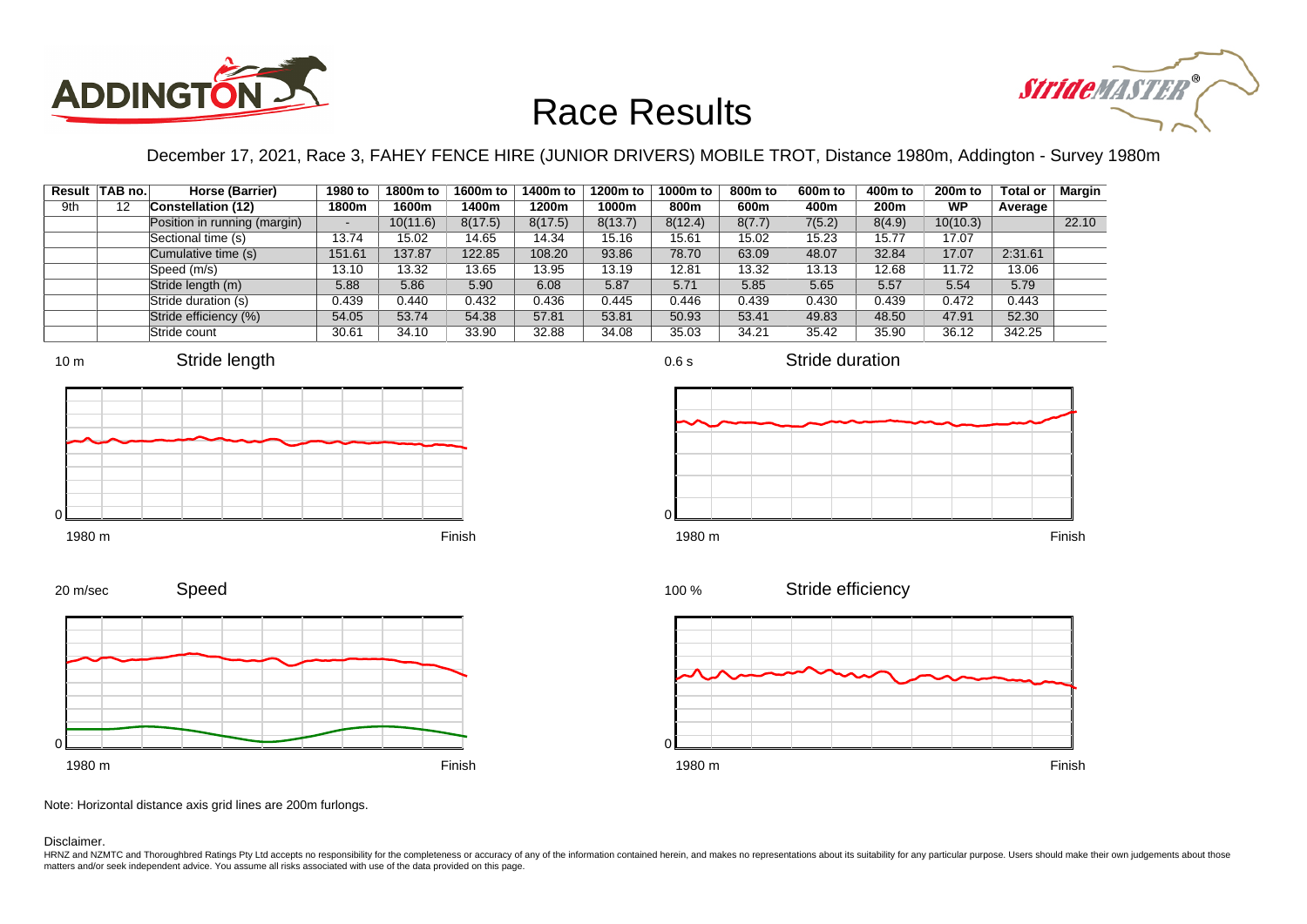



December 17, 2021, Race 3, FAHEY FENCE HIRE (JUNIOR DRIVERS) MOBILE TROT, Distance 1980m, Addington - Survey 1980m

|      | Result TAB no. | Horse (Barrier)              | 1980 to                  | 1800m to | 1600m to | 1400m to | 1200m to | 1000m to | 800m to | 600 <sub>m</sub> to | 400m to          | 200 <sub>m</sub> to | <b>Total or</b> | Margin |
|------|----------------|------------------------------|--------------------------|----------|----------|----------|----------|----------|---------|---------------------|------------------|---------------------|-----------------|--------|
| 10th |                | Under And Over (5)           | 1800m                    | 1600m    | 1400m    | 1200m    | 1000m    | 800m     | 600m    | 400m                | 200 <sub>m</sub> | <b>WP</b>           | Average         |        |
|      |                | Position in running (margin) | $\overline{\phantom{a}}$ | 12(16.7) | 12(25.4) | 12(23.2) | 11(17.4) | 9(12.6)  | 7(7.6)  | 9(6.5)              | 10(6.7)          | 9(9.4)              |                 | 22.50  |
|      |                | Sectional time (s)           | 14.50                    | 15.48    | 14.26    | 14.02    | 14.57    | 15.56    | 15.24   | 15.32               | 15.32            | 17.40               |                 |        |
|      |                | Cumulative time (s)          | 151.67                   | 137.17   | 121.69   | 107.43   | 93.41    | 78.84    | 63.28   | 48.04               | 32.72            | 17.40               | 2:31.67         |        |
|      |                | Speed (m/s)                  | 12.41                    | 12.92    | 14.03    | 14.27    | 13.73    | 12.85    | 13.12   | 13.05               | 13.05            | 11.49               | 13.05           |        |
|      |                | Stride length (m)            | 5.40                     | 6.24     | 6.68     | 6.81     | 6.73     | 6.40     | 6.34    | 6.34                | 6.35             | 6.06                | 6.32            |        |
|      |                | Stride duration (s)          | 0.443                    | 0.483    | 0.476    | 0.477    | 0.491    | 0.498    | 0.483   | 0.486               | 0.486            | 0.527               | 0.484           |        |
|      |                | Stride efficiency (%)        | 45.65                    | 60.77    | 69.70    | 72.42    | 70.85    | 64.00    | 62.86   | 62.80               | 63.04            | 57.31               | 62.43           |        |
|      |                | Stride count                 | 33.30                    | 32.07    | 29.95    | 29.38    | 29.70    | 31.25    | 31.53   | 31.55               | 31.49            | 33.03               | 313.25          |        |







Stride duration









Note: Horizontal distance axis grid lines are 200m furlongs.

Disclaimer.

HRNZ and NZMTC and Thoroughbred Ratings Pty Ltd accepts no responsibility for the completeness or accuracy of any of the information contained herein, and makes no representations about its suitability for any particular p matters and/or seek independent advice. You assume all risks associated with use of the data provided on this page.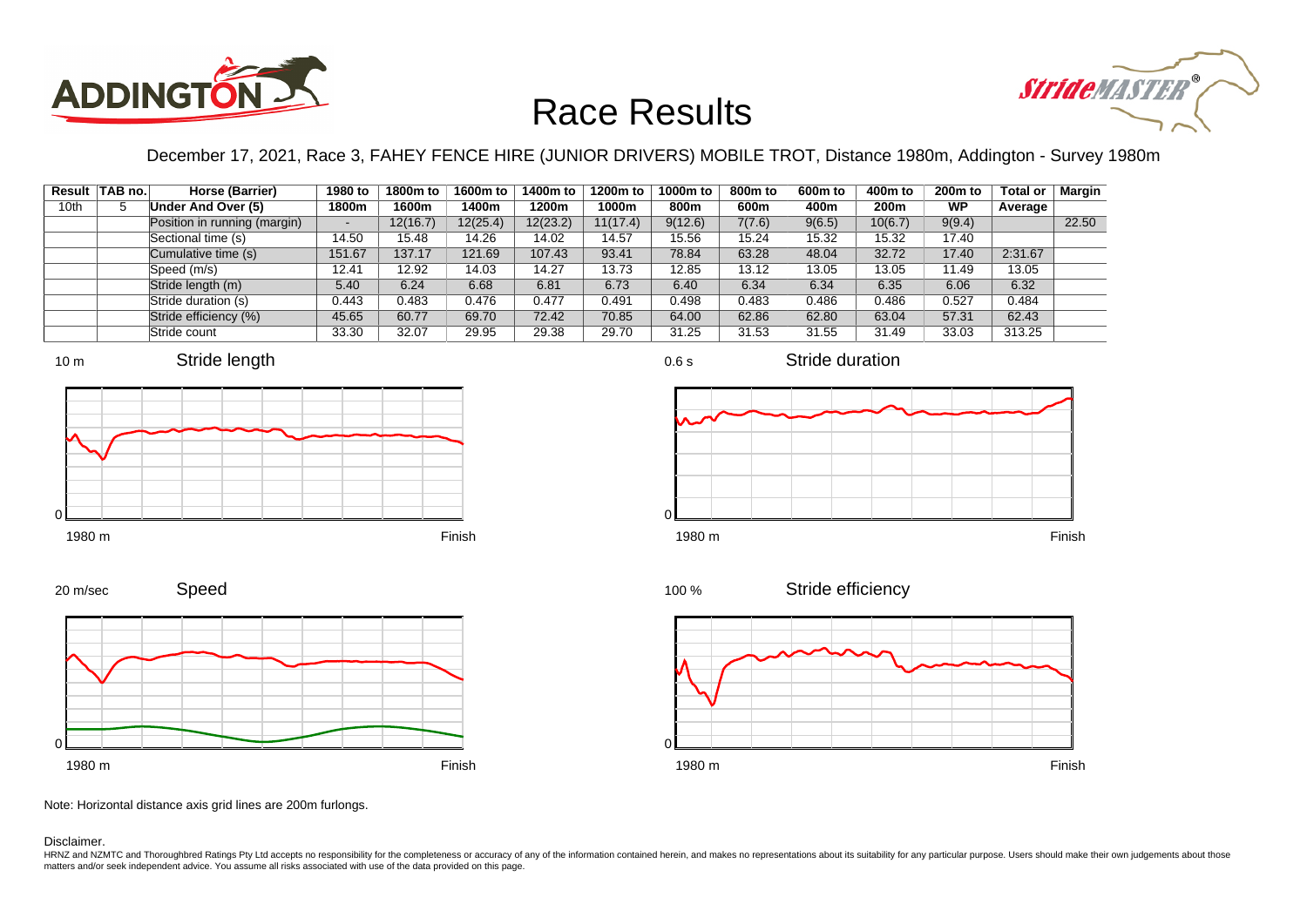



December 17, 2021, Race 3, FAHEY FENCE HIRE (JUNIOR DRIVERS) MOBILE TROT, Distance 1980m, Addington - Survey 1980m

|      | Result TAB no. | Horse (Barrier)              | 1980 to | 1800m to | 1600m to | 1400m to | 1200m to | 1000m to | 800m to  | 600 <sub>m</sub> to | 400m to  | 200 <sub>m</sub> to | <b>Total or</b> | Margin |
|------|----------------|------------------------------|---------|----------|----------|----------|----------|----------|----------|---------------------|----------|---------------------|-----------------|--------|
| 11th |                | <b>Muscle Bank (1)</b>       | 1800m   | 1600m    | 1400m    | 1200m    | 1000m    | 800m     | 600m     | 400m                | 200m     | <b>WP</b>           | Average         |        |
|      |                | Position in running (margin) |         | 13(20.7) | 13(31.5) | 13(33.7) | 13(30.4) | 13(28.7) | 12(21.9) | 12(18.2)            | 12(17.0) | 12(16.8)            |                 | 23.40  |
|      |                | Sectional time (s)           | 15.04   | 15.83    | 15.01    | 14.44    | 15.08    | 15.26    | 14.83    | 15.07               | 14.83    | 16.46               |                 |        |
|      |                | Cumulative time (s)          | 151.85  | 136.81   | 120.98   | 105.97   | 91.53    | 76.45    | 61.19    | 46.36               | 31.29    | 16.46               | 2:31.85         |        |
|      |                | Speed (m/s)                  | 11.97   | 12.63    | 13.32    | 13.85    | 13.26    | 13.11    | 13.49    | 13.27               | 13.49    | 12.15               | 13.04           |        |
|      |                | Stride length (m)            | 5.02    | 5.57     | 5.89     | 6.14     | 5.93     | 5.82     | 6.02     | 5.87                | 6.03     | 5.86                | 5.81            |        |
|      |                | Stride duration (s)          | 0.429   | 0.441    | 0.442    | 0.443    | 0.447    | 0.444    | 0.446    | 0.442               | 0.447    | 0.482               | 0.445           |        |
|      |                | Stride efficiency (%)        | 39.36   | 48.53    | 54.24    | 58.93    | 54.86    | 52.96    | 56.60    | 53.79               | 56.78    | 53.58               | 52.68           |        |
|      |                | Stride count                 | 35.86   | 35.89    | 33.95    | 32.57    | 33.75    | 34.35    | 33.23    | 34.09               | 33.18    | 34.16               | 341.03          |        |











1980 m Finish

Stride efficiency 100 %



Note: Horizontal distance axis grid lines are 200m furlongs.

#### Disclaimer.

0

HRNZ and NZMTC and Thoroughbred Ratings Pty Ltd accepts no responsibility for the completeness or accuracy of any of the information contained herein, and makes no representations about its suitability for any particular p matters and/or seek independent advice. You assume all risks associated with use of the data provided on this page.

0.6 s

Stride duration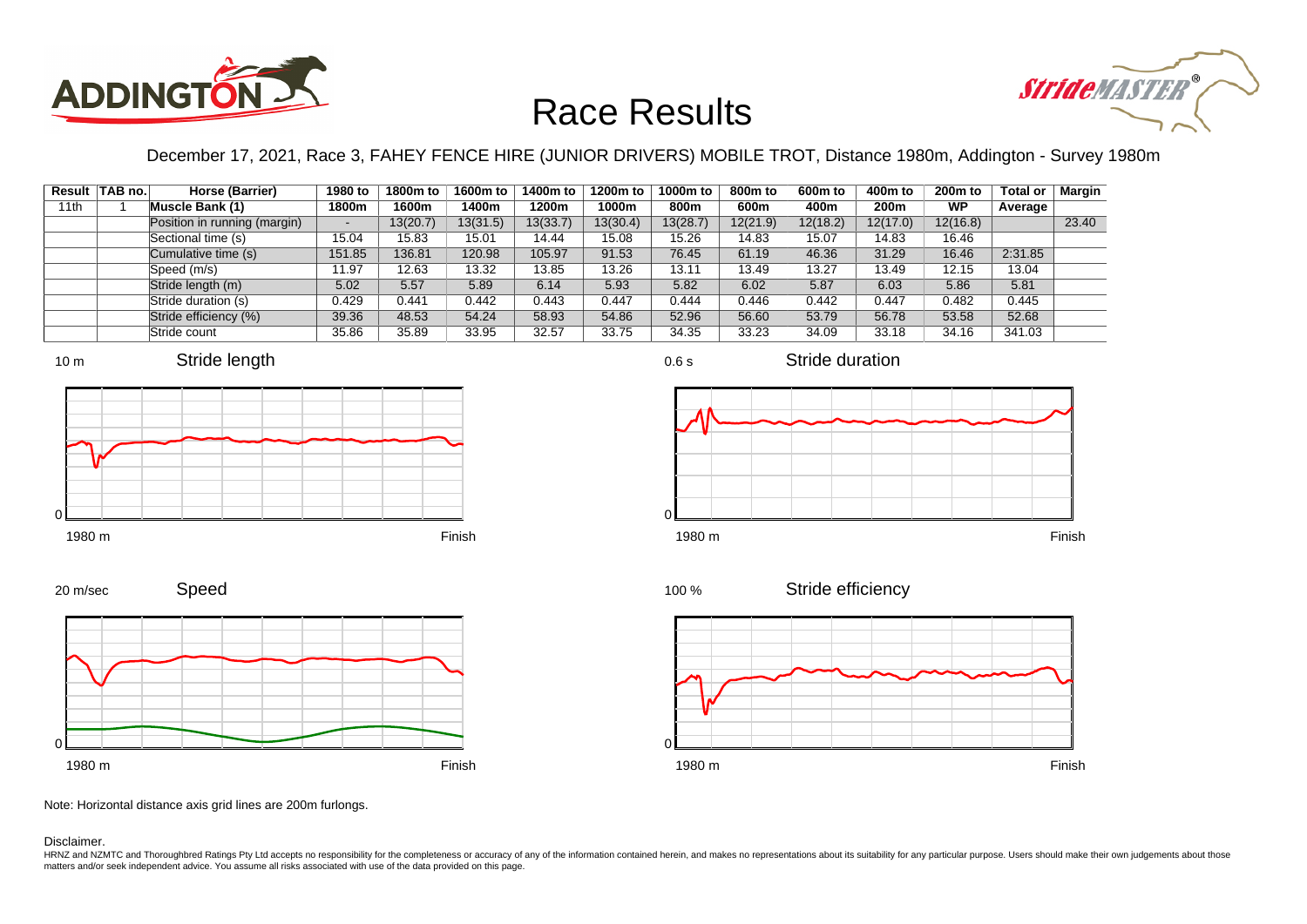



December 17, 2021, Race 3, FAHEY FENCE HIRE (JUNIOR DRIVERS) MOBILE TROT, Distance 1980m, Addington - Survey 1980m

|                  | Result   TAB no. | Horse (Barrier)              | 1980 to                  | 1800m to | 1600m to | 1400m to | 1200m to | 1000m to | 800m to | 600 <sub>m</sub> to | 400m to          | 200 <sub>m</sub> to | <b>Total or</b> | Margin |
|------------------|------------------|------------------------------|--------------------------|----------|----------|----------|----------|----------|---------|---------------------|------------------|---------------------|-----------------|--------|
| 12 <sub>th</sub> |                  | Monrika (9)                  | 1800m                    | 1600m    | 1400m    | 1200m    | 1000m    | 800m     | 600m    | 400m                | 200 <sub>m</sub> | <b>WP</b>           | Average         |        |
|                  |                  | Position in running (margin) | $\overline{\phantom{a}}$ | 1(0.0)   | 1(0.0)   | 1(0.0)   | 1(0.0)   | 1(0.0)   | 1(0.0)  | 1(0.0)              | 2(0.5)           | 4(4.3)              |                 | 30.10  |
|                  |                  | Sectional time (s)           | 11.84                    | 14.03    | 14.64    | 14.98    | 15.37    | 16.40    | 15.44   | 15.36               | 15.49            | 19.53               |                 |        |
|                  |                  | Cumulative time (s)          | 153.08                   | 141.24   | 127.21   | 112.57   | 97.59    | 82.22    | 65.82   | 50.38               | 35.02            | 19.53               | 2:33.08         |        |
|                  |                  | Speed (m/s)                  | 15.20                    | 14.26    | 13.66    | 13.35    | 13.01    | 12.20    | 12.95   | 13.02               | 12.91            | 10.24               | 12.93           |        |
|                  |                  | Stride length (m)            | 6.30                     | 6.58     | 6.48     | 6.50     | 6.39     | 6.11     | 6.31    | 6.22                | 6.16             | 5.39                | 6.23            |        |
|                  |                  | Stride duration (s)          | 0.418                    | 0.462    | 0.475    | 0.487    | 0.491    | 0.501    | 0.487   | 0.478               | 0.477            | 0.527               | 0.481           |        |
|                  |                  | Stride efficiency (%)        | 62.02                    | 67.75    | 65.70    | 65.97    | 63.86    | 58.33    | 62.25   | 60.46               | 59.20            | 45.47               | 60.58           |        |
|                  |                  | Stride count                 | 28.57                    | 30.37    | 30.85    | 30.78    | 31.29    | 32.73    | 31.69   | 32.15               | 32.49            | 37.08               | 318.00          |        |













Stride duration

Speed 20 m/sec



Note: Horizontal distance axis grid lines are 200m furlongs.

Disclaimer.

HRNZ and NZMTC and Thoroughbred Ratings Pty Ltd accepts no responsibility for the completeness or accuracy of any of the information contained herein, and makes no representations about its suitability for any particular p matters and/or seek independent advice. You assume all risks associated with use of the data provided on this page.